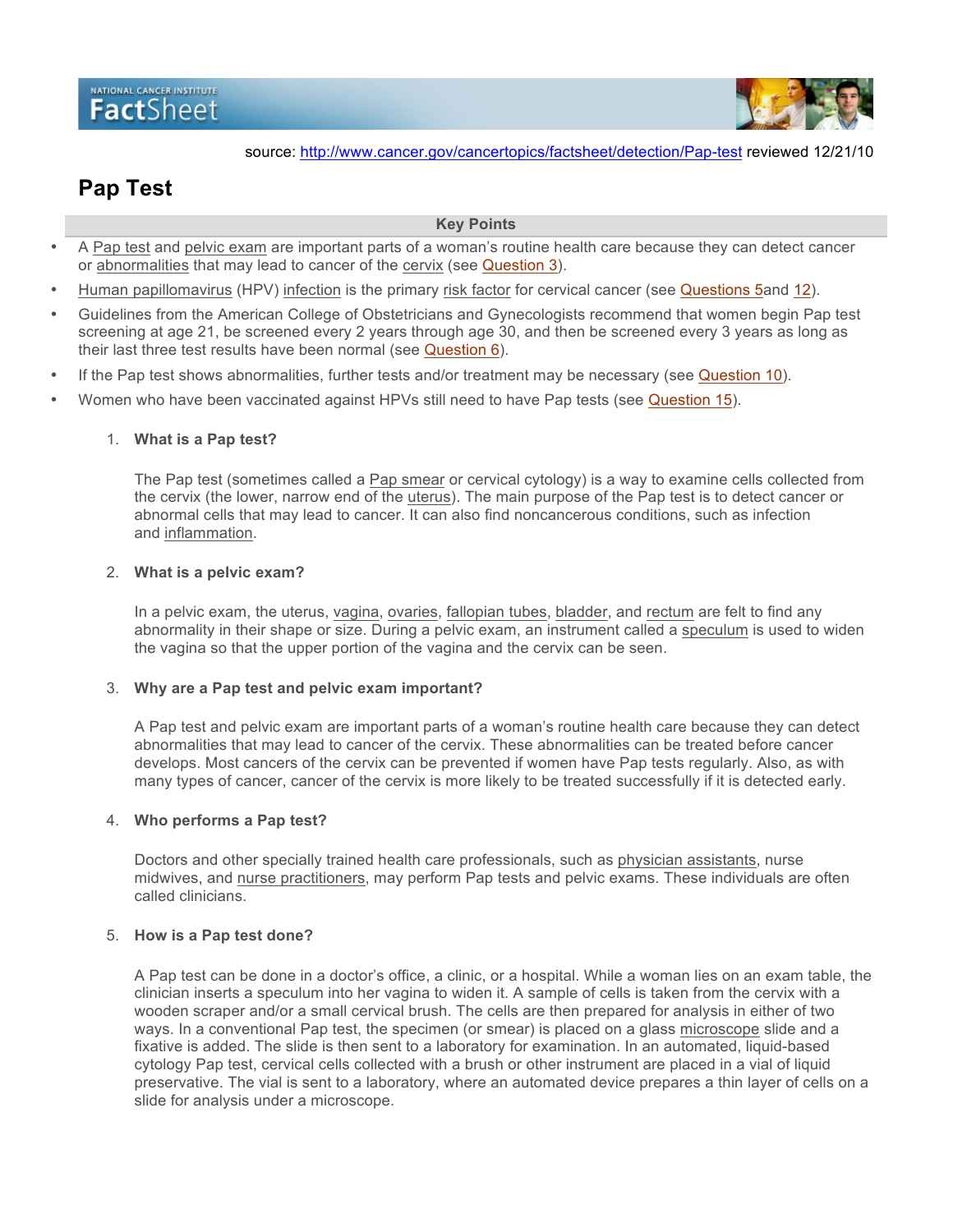In the United States, automated liquid-based cytology has largely replaced conventional Pap tests. One advantage is that samples can also be tested for the presence of human papillomavirus (HPV), certain types of which cause most cervical cancers. Liquid-based cytology also appears to reduce the likelihood of an unsatisfactory specimen. However, both methods appear to have a similar ability to detect cellular abnormalities.

## 6. **How often should a woman have a Pap test?**

Women should talk with their doctor about when and how often they should have a Pap test. Many doctors follow recommendations made by the American College of Obstetricians and Gynecologists (ACOG). In November 2009, ACOG released updated guidelines which recommend that women have their first Pap test at age 21. Although previous guidelines recommended that women have their first Pap test 3 years after they begin having sexual intercourse, the new, more conservative approach is now recommended by many professional groups because adolescents have a very low risk of cervical cancer and a high likelihood that cervical cell abnormalities will go away on their own. Moreover, treating abnormalities that would have gone away on their own can cause needless emotional distress. In addition, certain treatments have the potential to weaken the cervix and may slightly increase the rate of premature delivery.

According to the new ACOG guidelines, women aged 21 to 30 years should be screened every 2 years using either the standard Pap test or liquid-based cytology. Women 30 years and older who have had three consecutive negative (i.e., normal) cervical cytology test results may be screened once every 3 years with either screening test. Women older than 30 years can also be co-screened with a combination of the Pap test and an HPV test; if they receive negative results on both tests they do not need to be rescreened for at least 3 years. The ACOG guidelines also note that women with certain risk factors may need more frequent screening. These risk factors include being infected with human immunodeficiency virus (HIV), being immunosuppressed, having been exposed to diethylstilbestrol before birth, and having been treated for certain cervical abnormalities or cancer.

Women aged 65 to 70 years who have had at least three normal Pap tests and no abnormal Pap tests in the last 10 years may decide, after talking with their doctor, to stop having Pap tests. Women who have had a hysterectomy (surgery to remove the uterus and cervix) do not need to have a Pap test, unless the surgery was done as a treatment for a precancerous condition or cancer.

# 7. **When is the best time to have a Pap test?**

A woman should have this test when she is not menstruating; the best time is between 10 and 20 days after the first day of her last menstrual period. For about 2 days before a Pap test, she should avoid douching or using vaginal medicines or spermicidal foams, creams, or jellies (except as directed by a doctor) because they may wash away or hide abnormal cells. After the test, she can go back to her normal activities and return to work right away.

#### 8. **How are the results of a Pap test reported?**

A doctor may simply describe Pap test results to a patient as "normal" or "abnormal." It is important to remember that abnormal conditions rarely become cancerous. A woman may want to ask her doctor for specific information about her Pap test result and what the result means.

Most laboratories in the United States use a standard set of terms, called the Bethesda System, to report Pap test results. Under the Bethesda System, samples that have no cell abnormalities are reported as "negative for intraepithelial lesion or malignancy." (The word lesion refers to an area of abnormal tissue.) A Pap test result may also report certain benign (non-neoplastic) findings, such as common, harmless infections or inflammation. Pap test results also indicate whether the specimen was satisfactory or unsatisfactory for examination.

The Bethesda System considers abnormalities of squamous cells (the thin, flat cells that form the surface of the cervix) and glandular cells (mucus-producing cells found in the endocervical canal [the opening in the center of the cervix] or in the lining of the uterus) separately. (Glandular cell abnormalities are much less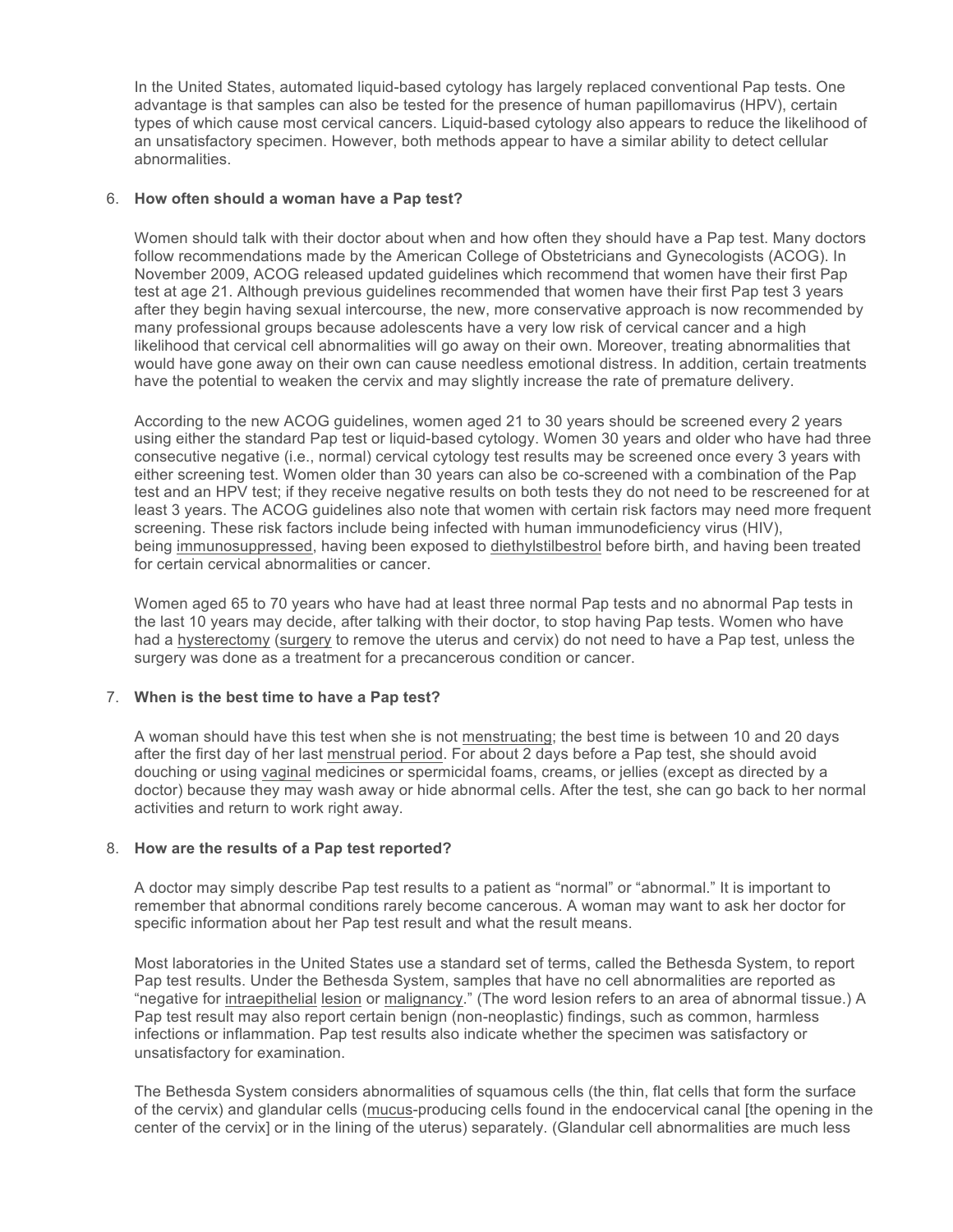common than squamous cell abnormalities.) Samples with cell abnormalities are divided into the following categories, ranging from the mildest to the most severe:

Squamous cell abnormalities:

- *ASC*—atypical squamous cells. This is the most common abnormal finding in Pap tests. The Bethesda System divides this category into two groups:
- *ASC-US*—atypical squamous cells of undetermined significance. The squamous cells do not appear completely normal, but doctors are uncertain about what the cell changes mean. Sometimes the changes are related to HPV infection (see Question 12), but they can also be caused by other factors. For women who have ASC-US, a sample of cells may be tested for the presence of high-risk HPV types. If high-risk HPV is present, colposcopy will usually be performed. On the other hand, a negative HPV test can provide reassurance that cancer or a precancerous condition is not present.
- *ASC-H—*atypical squamous cells, cannot exclude a high-grade squamous intraepithelial lesion. The cells do not appear normal, but doctors are uncertain about what the cell changes mean. ASC-H lesions may be at higher risk of being precancerous compared with ASC-US lesions.
- *LSIL—*low-grade squamous intraepithelial lesion. Low-grade means that there are early changes in the size and shape of cells. Intraepithelial refers to the layer of cells that forms the surface of the cervix. LSILs are considered mild abnormalities caused by HPV infection. LSILs are sometimes referred to as mild dysplasia (dysplasia means abnormal cells that are not cancer but have the potential to become cancer). They may also be referred to as cervical intraepithelial neoplasia (CIN-1). (Neoplasia means an abnormal growth of cells, and the number describes how much of the thickness of the lining of the cervix contains abnormal cells—only the top layer, in this case.)
- *HSIL—high-grade squamous intraepithelial lesion. High-grade means that there are more evident changes* in the size and shape of the abnormal (precancerous) cells and that the cells look very different from normal cells. HSILs are more severe abnormalities that have a higher likelihood of progressing to cancer. HSILs include lesions with moderate or severe dysplasia or carcinoma in situ. (In carcinoma in situ, abnormal cells are present only on the surface of the cervix. Although they are not cancer, these abnormal cells may become cancer and spread into nearby healthy tissue.) HSIL lesions are sometimes referred to as CIN-2, CIN-3, or CIN-2/3, indicating that the abnormal cells occupy most of the layers of the lining of the cervix.
- Squamous cell carcinoma. Cervical cancer is when abnormal cervical squamous cells invade deeper into the cervix or to other tissues or organs. In a well-screened population, such as that in the United States, a finding of cancer on a Pap test is extremely rare.

Glandular cell abnormalities:

- *AGC—*atypical glandular cells. The glandular cells do not appear normal, but doctors are uncertain about what the cell changes mean.
- AIS—endocervical adenocarcinoma in situ. Precancerous cells are found in the glandular tissue.
- Adenocarcinoma. Such cancers can include not only endocervical cancer but also endometrial, extrauterine, and other cancers.

#### 9. **How common are Pap test abnormalities?**

About 55 million Pap tests are performed each year in the United States. Of these, approximately 3.5 million (6 percent) are abnormal and require medical follow-up.

#### 10. **What if Pap test results are abnormal?**

If the Pap test shows an ambiguous or minor abnormality, the doctor may repeat the test to determine whether further follow-up is needed. Many times, cell changes in the cervix go away without treatment. In some cases, doctors may prescribe estrogen cream for women who have ASC-US and are near or pastmenopause. Because these cell changes are often caused by low hormone levels, applying an estrogen cream to the cervix for a few weeks can usually help to clarify the cause of the cell changes.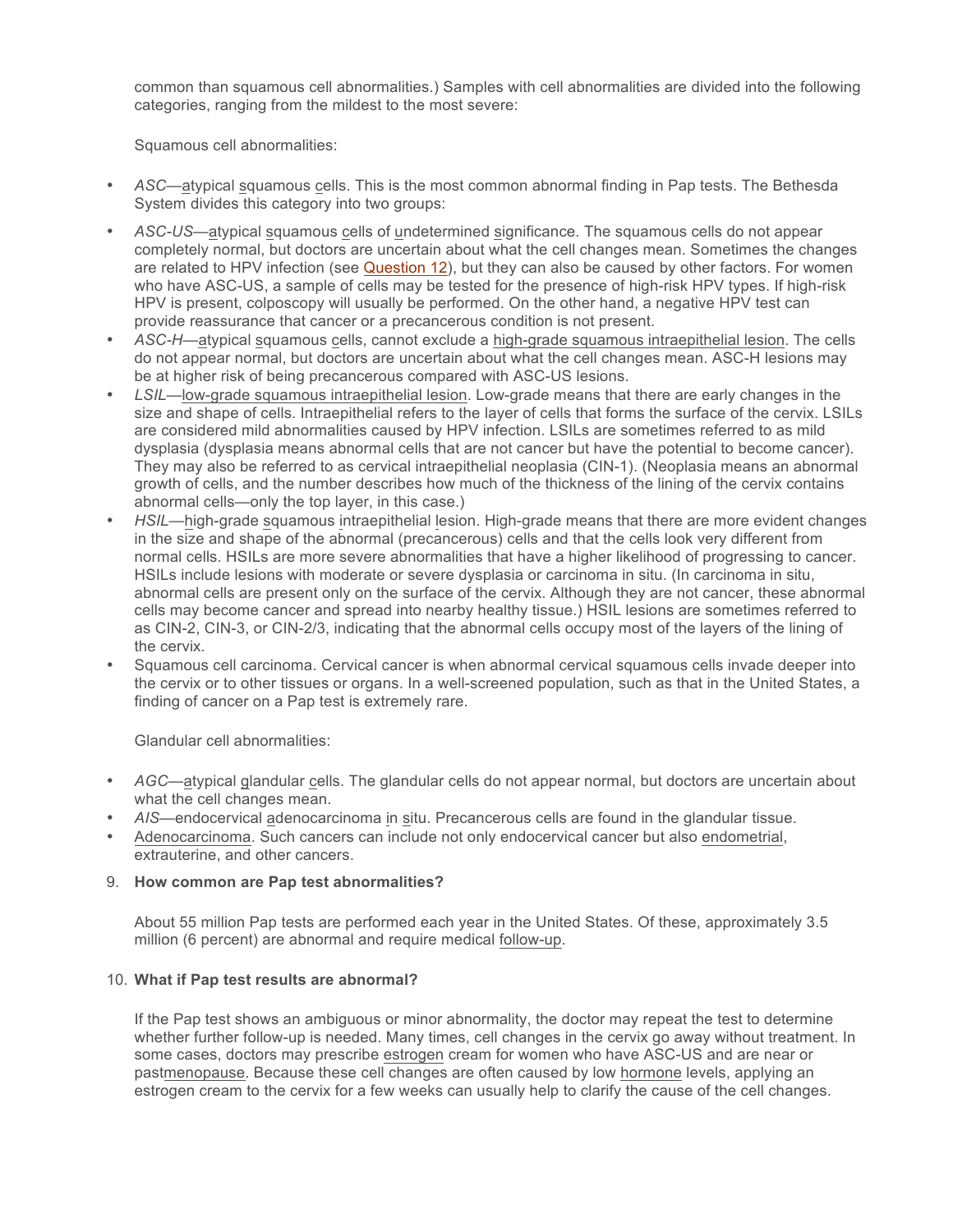Follow-up testing for some cell changes may involve a colposcopy, in which an instrument much like a microscope (called a colposcope) is used to examine the vagina and the cervix. During a colposcopy, the doctor inserts a speculum to widen the vagina and may apply a dilute vinegar solution to the cervix, which causes abnormal areas to turn white. The doctor then uses the colposcope (which remains outside the body) to observe the cervix. If colposcopy finds abnormal tissue, the doctor may performendocervical curettage or a biopsy. A biopsy is the removal of cells or tissues from the abnormal area for examination under a microscope. Endocervical curettage is a type of biopsy that involves scraping cells from inside the endocervical canal with a small spoon-shaped tool called a curette.

If testing shows abnormal cells that have a high chance of becoming cancer, further treatment is needed. Without treatment, these cells may turn into cancer. Treatment options include the following:

- **LEEP** (loop electrosurgical excision procedure) uses an electrical current that is passed through a thin wire loop to act as a knife to remove tissue.
- **Cryotherapy** destroys abnormal tissue by freezing it.
- **Laser therapy** uses a narrow beam of intense light to destroy or remove abnormal cells.
- **Conization** removes a cone-shaped piece of tissue using a knife, a laser, or the LEEP technique.

# 11. **What are false-positive and false-negative Pap test results?**

The Pap test is a screening test and, like any such test, it is not 100 percent accurate. Although incorrect (false-positive and false-negative) results are uncommon, they can cause anxiety and can affect a woman's health.

A false-positive Pap test result means that a patient is told she has abnormal cells, but the cells are actually normal. A false-negative Pap test result means that a woman's cells are described as normal, but she actually has a significant abnormality that was not detected. A false-negative Pap test may delay the diagnosis and treatment of a precancerous condition or cancer. However, regular screening helps to compensate for false-negative results. If abnormal cells are missed at one time, chances are good that they will be detected the next time.

#### 12. **How are HPVs associated with the development of cervical cancer?**

HPVs are a group of more than 150 viruses. Some types of HPV cause the common warts that grow on hands and feet. Over 30 types of HPV can be passed from one person to another through sexual contact. Some sexually transmitted HPVs cause wart-like growths on the genitals but do not lead to cancer. About 15 sexually transmitted HPVs are referred to as "high-risk" because they are more likely than other HPV types to lead to the development of cancer.

HPV infection is the primary risk factor for cervical cancer. However, although HPV infection is very common (about 6 million new genital HPV infections occur each year in the United States), only a very small percentage of women with HPV infections develop cervical cancer.

#### 13. **Who is at risk for HPV infection?**

Infection with sexually transmitted HPV types is more common in younger age groups, particularly among women in their late teens and twenties. Women who become sexually active at a young age, who have multiple sexual partners, and whose sexual partners have other partners are at increased risk of genital HPV infection. Women who are infected with HIV are also at higher risk for being infected with HPVs and for developing cervical abnormalities. Most HPV infections are transient, or temporary, but sometimes an infection can remain detectable for many years.

#### 14. **Does infection with a cancer-associated type of HPV always lead to a precancerous condition or cancer?**